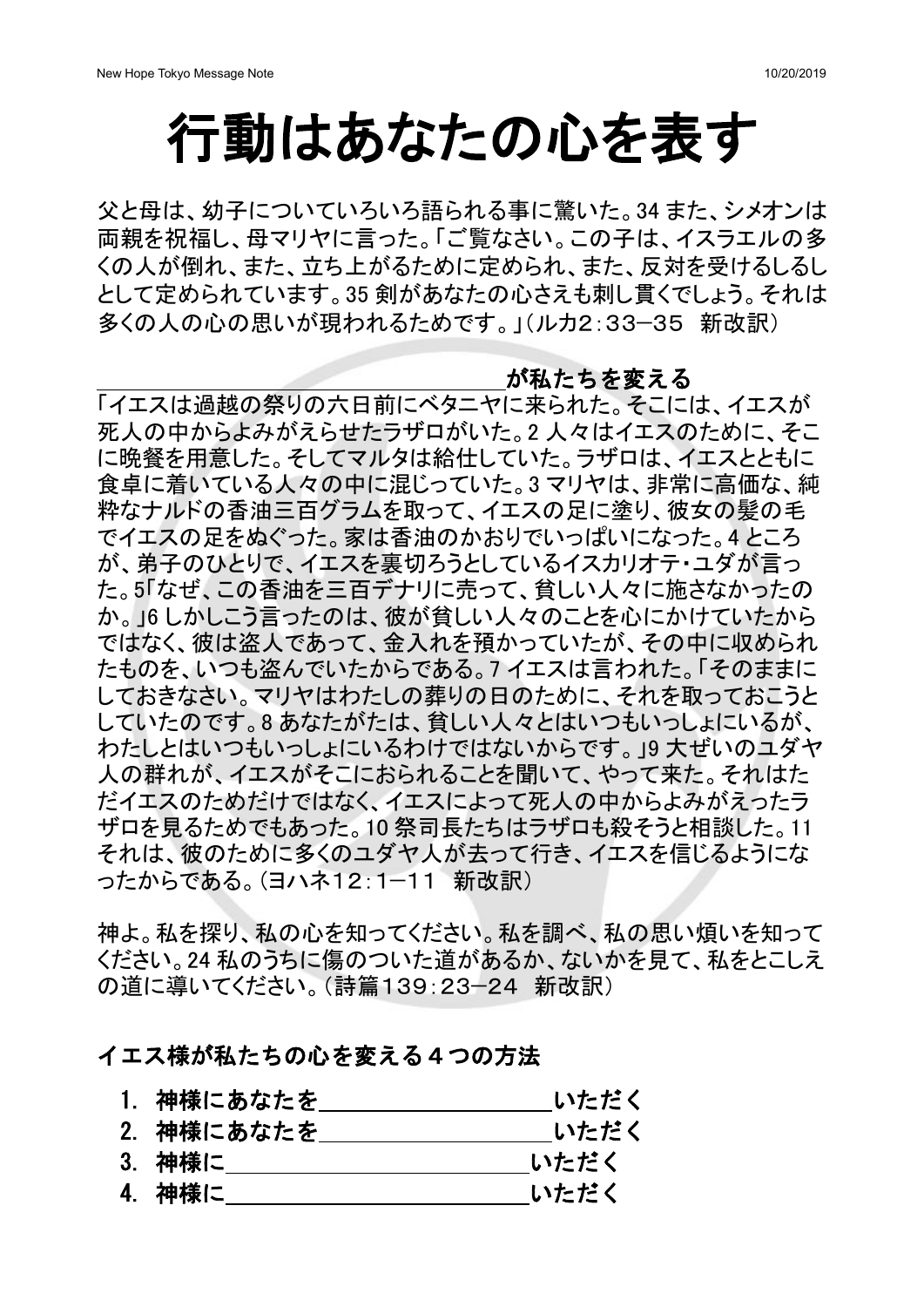# **ACTIONS REVEALS OUR HEARTS**

**"Then Simeon blessed them, and he said to Mary, the baby's mother, "This child is destined to cause many in Israel to fall, and many others to rise. He has been sent as a sign from God, but many will oppose him. 35As a result, the deepest thoughts of many hearts will be revealed. And a sword will pierce your very soul." (Luke 2:33—35 NLT)**

### **AN CHANGES US**

**"Six days before the Passover celebration began, Jesus arrived in Bethany, the home of Lazarus—the man he had raised from the dead. 2 A dinner was prepared in Jesus' honor. Martha served, and Lazarus was among those who ate with him. 3 Then Mary took a twelve-ounce jar of expensive perfume made fromessence of nard, and she anointed Jesus' feet with it, wiping his feet with her hair. The house was filled with the fragrance. 4 But Judas Iscariot,the disciple who would soon betray him, said, 5 "That perfume was worth ayear's wages. It should have been sold and the money given to the poor." 6 Not that he cared for the poor—he was a thief, and since he was in charge of the disciples' money, he often stole some for himself. 7 Jesus replied, "Leave her alone. She did this in preparation for my burial. 8 You will always have the poor among you, but you will not always have me." 9 When all the people heard of Jesus' arrival, they flocked to see him and also to see Lazarus, the man Jesus had raised from the dead. 10 Then the leading priests decided to kill Lazarus, too, 11 for it was because of him that many of the people had deserted them and believed in Jesus." (John 12:1—11 NLT)**

**"Search me, O God, and know my heart; test me and know my anxious thoughts. 24 Point out anything in me that offends you, and lead me along the path of everlasting life." (Psalms 139:23—24 NLT)**

## **FOUR WAYS JESUS CHANGES OUR HEARTS**

| <b>YOU</b> |
|------------|
| <b>YOU</b> |
| <b>YOU</b> |
| <b>YOU</b> |
|            |